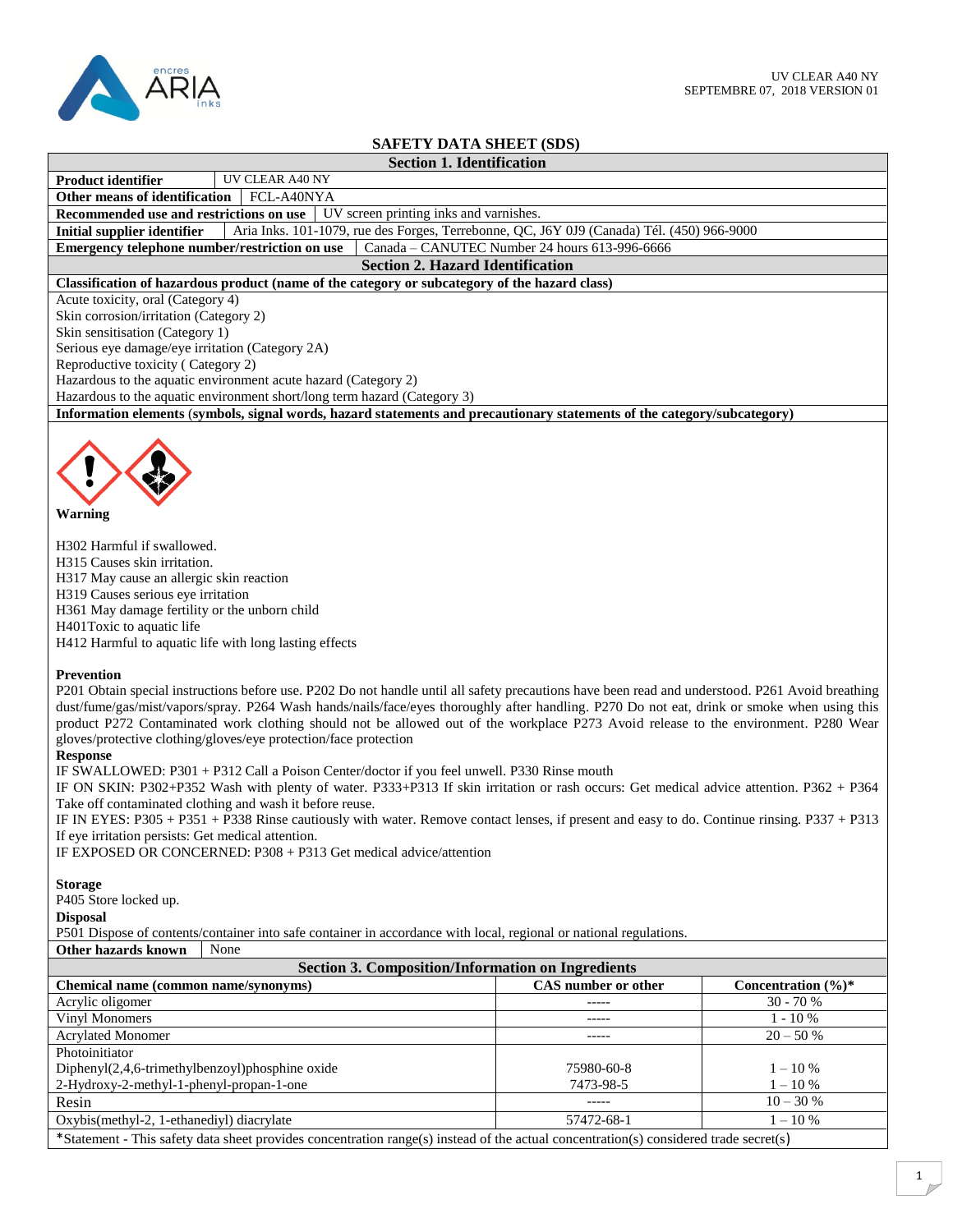

|                                                                                                                                                                                                                                                                                                     |                                                                                                                                                      |        | <b>Section 4. First-Aid Measures</b>          |                                                                                                                                                       |  |  |
|-----------------------------------------------------------------------------------------------------------------------------------------------------------------------------------------------------------------------------------------------------------------------------------------------------|------------------------------------------------------------------------------------------------------------------------------------------------------|--------|-----------------------------------------------|-------------------------------------------------------------------------------------------------------------------------------------------------------|--|--|
| <b>Inhalation</b>                                                                                                                                                                                                                                                                                   | IF INHALED: If overexposure remove person to fresh air and keep comfortable for breathing. If not breathing, give artificial                         |        |                                               |                                                                                                                                                       |  |  |
|                                                                                                                                                                                                                                                                                                     | respiration or give oxygen by trained personnel. If symptoms persist, seek medical attention.                                                        |        |                                               |                                                                                                                                                       |  |  |
| <b>Ingestion</b>                                                                                                                                                                                                                                                                                    |                                                                                                                                                      |        |                                               | IF SWALLOWED: Immediately call a doctor. Do NOT induce vomiting. Prevent aspiration of vomit. Rinse mouth thoroughly                                  |  |  |
|                                                                                                                                                                                                                                                                                                     | with water. Never give anything by mouth if the victim is rapidly losing consciousness, or is unconscious or convulsing.                             |        |                                               |                                                                                                                                                       |  |  |
| Skin contact                                                                                                                                                                                                                                                                                        | IF ON SKIN: Remove contaminated clothing, wash immediately with soap and water (20 - 30 minutes). If skin irritation                                 |        |                                               |                                                                                                                                                       |  |  |
|                                                                                                                                                                                                                                                                                                     | occurs: Get medical attention. Wash contaminated clothing before reuse. Discard or decontaminate footwear before reuse.                              |        |                                               |                                                                                                                                                       |  |  |
| Eye contact                                                                                                                                                                                                                                                                                         |                                                                                                                                                      |        |                                               | IF IN EYES, Rinse cautiously with water for several minutes (20 - 30 minutes). Remove contact lenses, if present and easy to                          |  |  |
|                                                                                                                                                                                                                                                                                                     | do. Continue rinsing. If eye irritation persists: Get medical attention.                                                                             |        |                                               |                                                                                                                                                       |  |  |
|                                                                                                                                                                                                                                                                                                     | Most important symptoms and effects (acute or delayed)                                                                                               |        |                                               | Harmful if swallowed. Causes skin irritation. May cause an allergic skin                                                                              |  |  |
|                                                                                                                                                                                                                                                                                                     |                                                                                                                                                      |        |                                               | reaction. Causes serious eye irritation. May damage fertility or the unborn                                                                           |  |  |
|                                                                                                                                                                                                                                                                                                     |                                                                                                                                                      | child. |                                               |                                                                                                                                                       |  |  |
|                                                                                                                                                                                                                                                                                                     | Indication of immediate medical attention/special treatment                                                                                          |        |                                               | In all cases, call a doctor. Do not forget this document.                                                                                             |  |  |
|                                                                                                                                                                                                                                                                                                     |                                                                                                                                                      |        | <b>Section 5. Fire-Fighting Measures</b>      |                                                                                                                                                       |  |  |
|                                                                                                                                                                                                                                                                                                     | Specific hazards of the hazardous product (hazardous combustion products)                                                                            |        |                                               |                                                                                                                                                       |  |  |
|                                                                                                                                                                                                                                                                                                     | Carbon monoxide and dioxide, nitrogen oxides, acrid fumes and smoke.                                                                                 |        |                                               |                                                                                                                                                       |  |  |
|                                                                                                                                                                                                                                                                                                     | Suitable and unsuitable extinguishing media                                                                                                          |        |                                               |                                                                                                                                                       |  |  |
|                                                                                                                                                                                                                                                                                                     | In case of fire: Use Carbon dioxide, dry chemical, foam, water spray, water.                                                                         |        |                                               |                                                                                                                                                       |  |  |
|                                                                                                                                                                                                                                                                                                     | Special protective equipment and precautions for fire-fighters                                                                                       |        |                                               |                                                                                                                                                       |  |  |
|                                                                                                                                                                                                                                                                                                     | During a fire, irritating/toxic fumes may be generated. Do not enter fire area without proper protection. Firefighters should wear proper protective |        |                                               |                                                                                                                                                       |  |  |
| equipment as required.                                                                                                                                                                                                                                                                              |                                                                                                                                                      |        |                                               |                                                                                                                                                       |  |  |
|                                                                                                                                                                                                                                                                                                     |                                                                                                                                                      |        | <b>Section 6. Accidental Release Measures</b> |                                                                                                                                                       |  |  |
|                                                                                                                                                                                                                                                                                                     | Personal precautions, protective equipment and emergency procedures                                                                                  |        |                                               |                                                                                                                                                       |  |  |
|                                                                                                                                                                                                                                                                                                     | Evacuate non-emergency personnel. Isolate the area and prevent access. Control source of the leak. Ensure clean-up is conducted by trained           |        |                                               |                                                                                                                                                       |  |  |
|                                                                                                                                                                                                                                                                                                     | personnel only. All persons dealing with clean-up should wear the appropriate protective equipment (See Section 8). Prevent the spill spread into    |        |                                               |                                                                                                                                                       |  |  |
|                                                                                                                                                                                                                                                                                                     | drains, sewers, water supplies, or soil. Eliminate all ignition sources (no smoking, flares, sparks or flames) in immediate area. Take precautionary |        |                                               |                                                                                                                                                       |  |  |
|                                                                                                                                                                                                                                                                                                     | measures against static discharges. All equipment used when handling the product must be grounded. Do not touch or walk through spilled              |        |                                               |                                                                                                                                                       |  |  |
| material.                                                                                                                                                                                                                                                                                           |                                                                                                                                                      |        |                                               |                                                                                                                                                       |  |  |
|                                                                                                                                                                                                                                                                                                     | Methods and materials for containment and cleaning up                                                                                                |        |                                               |                                                                                                                                                       |  |  |
|                                                                                                                                                                                                                                                                                                     | area. Do not touch or walk through spilled material. Small volumes of liquid may be contained or absorbed into an appropriate absorbent. Keep away   |        |                                               | Avoid prolonged exposure. Stop leak if you can do it without risk. Spill should be contained with inert material and disposed into suitable retaining |  |  |
|                                                                                                                                                                                                                                                                                                     | from all watercourses. Do not flush down storm or sanitary sewer. Dispose of in accordance with local, provincial and federal regulations.           |        |                                               |                                                                                                                                                       |  |  |
|                                                                                                                                                                                                                                                                                                     |                                                                                                                                                      |        |                                               |                                                                                                                                                       |  |  |
| <b>Precautions for safe handling</b>                                                                                                                                                                                                                                                                |                                                                                                                                                      |        | <b>Section 7. Handling and Storage</b>        |                                                                                                                                                       |  |  |
|                                                                                                                                                                                                                                                                                                     | Obtain special instructions before use. Do not handle until all safety precautions have been read and understood. Avoid breathing                    |        |                                               |                                                                                                                                                       |  |  |
|                                                                                                                                                                                                                                                                                                     |                                                                                                                                                      |        |                                               | dust/fume/gas/mist/vapors/spray. Wash hands/nails/face/eyes thoroughly after handling. Do not eat, drink or smoke when using this product.            |  |  |
|                                                                                                                                                                                                                                                                                                     |                                                                                                                                                      |        |                                               | Contaminated work clothing should not be allowed out of the workplace. Avoid release to the environment. Wear gloves/protective                       |  |  |
|                                                                                                                                                                                                                                                                                                     | clothing/gloves/eye protection/face protection.                                                                                                      |        |                                               |                                                                                                                                                       |  |  |
|                                                                                                                                                                                                                                                                                                     | Conditions for safe storage, including any incompatibilities                                                                                         |        |                                               |                                                                                                                                                       |  |  |
|                                                                                                                                                                                                                                                                                                     |                                                                                                                                                      |        |                                               | Store in a cool, well-ventilated area. Keep container closed when not in use. Do not handle or store near open flames, heat or other sources of       |  |  |
|                                                                                                                                                                                                                                                                                                     |                                                                                                                                                      |        |                                               |                                                                                                                                                       |  |  |
| ignition. Store away from incompatible materials (Section 10). Inspect all incoming containers to make sure they are properly labeled and not<br>damaged. Storage area should be clearly identified, clear of obstruction and accessible only to trained personnel. Inspect periodically for damage |                                                                                                                                                      |        |                                               |                                                                                                                                                       |  |  |
| or leaks. Storage temperature: 15 - 27 °C.                                                                                                                                                                                                                                                          |                                                                                                                                                      |        |                                               |                                                                                                                                                       |  |  |
| <b>Section 8. Exposure Controls/Personal Protection</b>                                                                                                                                                                                                                                             |                                                                                                                                                      |        |                                               |                                                                                                                                                       |  |  |
| Control parameters (biological limit values or exposure limit values and source of those values)                                                                                                                                                                                                    |                                                                                                                                                      |        |                                               |                                                                                                                                                       |  |  |
| Exposure limits: ACGIH - TLV-TWA Not available                                                                                                                                                                                                                                                      |                                                                                                                                                      |        |                                               |                                                                                                                                                       |  |  |
|                                                                                                                                                                                                                                                                                                     | Appropriate engineering controls                                                                                                                     |        |                                               |                                                                                                                                                       |  |  |
|                                                                                                                                                                                                                                                                                                     | Use product in well-ventilated areas. Do not spray the product. Local exhaust ventilation system is recommended to maintain concentrations of        |        |                                               |                                                                                                                                                       |  |  |
| contaminants below exposure limits. Supply emergency safety/quick-drench shower, eyewash station and washing facilities available in work area                                                                                                                                                      |                                                                                                                                                      |        |                                               |                                                                                                                                                       |  |  |
| and near handling area. Where such systems are not effective, wear suitable personal protection equipment which performs satisfactorily and                                                                                                                                                         |                                                                                                                                                      |        |                                               |                                                                                                                                                       |  |  |
| meets recognized standards.                                                                                                                                                                                                                                                                         |                                                                                                                                                      |        |                                               |                                                                                                                                                       |  |  |
| Individual protection measures/personal protective equipment                                                                                                                                                                                                                                        |                                                                                                                                                      |        |                                               |                                                                                                                                                       |  |  |
| Gloves: Neopren gloves or equivalent; Clothing: use suitable protective clothing to prevent any possibility of skin contact; Respiratory: Not                                                                                                                                                       |                                                                                                                                                      |        |                                               |                                                                                                                                                       |  |  |
| required if working area is well ventilated. Use a NIOSH approved respirators if the exposure limits are unknown; Equipment: Safety glasses,                                                                                                                                                        |                                                                                                                                                      |        |                                               |                                                                                                                                                       |  |  |
| chemical resistant. Special instructions for protection and hygiene: Wash hands/nails/face thoroughly after handling. Do not eat, drink or smoke                                                                                                                                                    |                                                                                                                                                      |        |                                               |                                                                                                                                                       |  |  |
|                                                                                                                                                                                                                                                                                                     | when using this product. Practice good personal hygiene after using this material. Remove and wash contaminated work clothing before re-use.         |        |                                               |                                                                                                                                                       |  |  |
| Educate and train employees in the safe use and handling of this product. Follow all label instructions.                                                                                                                                                                                            |                                                                                                                                                      |        |                                               |                                                                                                                                                       |  |  |
| <b>Section 9. Physical and Chemical Properties</b>                                                                                                                                                                                                                                                  |                                                                                                                                                      |        |                                               |                                                                                                                                                       |  |  |
|                                                                                                                                                                                                                                                                                                     | Liquid<br>Appearance, physical state/colour                                                                                                          |        | Vapour pressure                               | Not available                                                                                                                                         |  |  |
| <b>Odour</b> Slightly acrylic odour                                                                                                                                                                                                                                                                 |                                                                                                                                                      |        | <b>Vapour density</b>                         | Not available                                                                                                                                         |  |  |
| <b>Odour threshold</b>                                                                                                                                                                                                                                                                              | Not available                                                                                                                                        |        | <b>Relative density</b>                       | Not available                                                                                                                                         |  |  |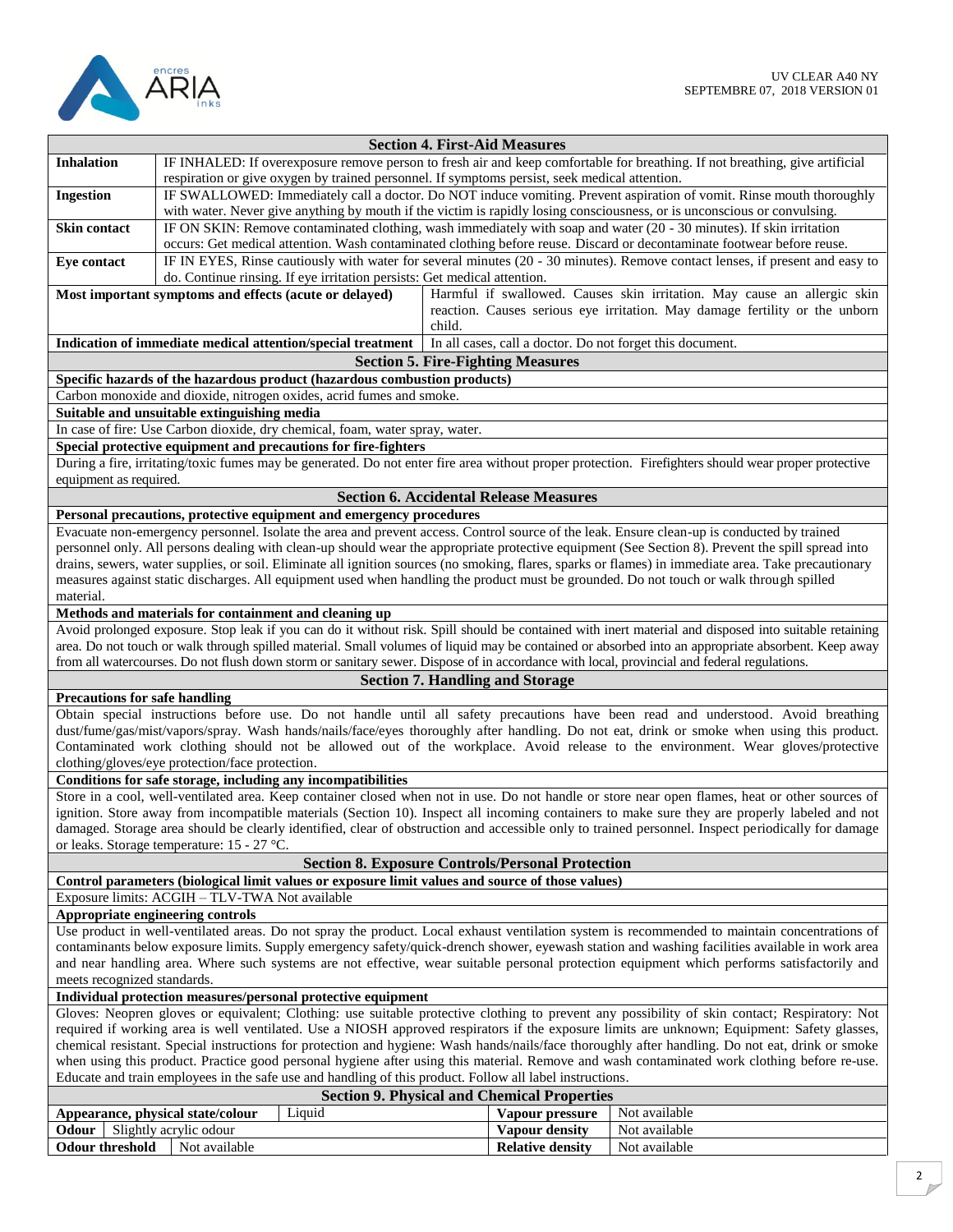

| Not available<br>pН                                                                                                                                                                       |                                                                                              | Insoluble                                                                                            |  |
|-------------------------------------------------------------------------------------------------------------------------------------------------------------------------------------------|----------------------------------------------------------------------------------------------|------------------------------------------------------------------------------------------------------|--|
| Melting/freezing point<br>Not available                                                                                                                                                   | <b>Solubility</b><br>Not available                                                           |                                                                                                      |  |
| Not available<br>Initial boiling point/range                                                                                                                                              | Partition coefficient - n-octanol/water<br><b>Auto-ignition temperature</b><br>Not available |                                                                                                      |  |
|                                                                                                                                                                                           |                                                                                              | <b>Decomposition temperature</b><br>Not available                                                    |  |
| <b>Flash point</b> $  > 100 °C (212 °F)$<br>Not available                                                                                                                                 |                                                                                              |                                                                                                      |  |
| <b>Evaporation rate</b>                                                                                                                                                                   |                                                                                              | Viscosity   Not available                                                                            |  |
| <b>Flammability (solids and gases)</b><br>Not available                                                                                                                                   | <b>VOC</b>                                                                                   | Not available                                                                                        |  |
| Upper and lower flammability/explosive limits<br>Not available                                                                                                                            | <b>Other</b>                                                                                 | None known                                                                                           |  |
| <b>Section 10. Stability and Reactivity</b>                                                                                                                                               |                                                                                              |                                                                                                      |  |
| Reactivity                                                                                                                                                                                |                                                                                              |                                                                                                      |  |
| Stable under normal conditions.                                                                                                                                                           |                                                                                              |                                                                                                      |  |
| <b>Chemical stability</b>                                                                                                                                                                 |                                                                                              |                                                                                                      |  |
| Yes, Stable under the recommended storage and handling conditions prescribed.                                                                                                             |                                                                                              |                                                                                                      |  |
| <b>Possibility of hazardous reactions</b>                                                                                                                                                 |                                                                                              |                                                                                                      |  |
| Non under normal conditions of storage and use.                                                                                                                                           |                                                                                              |                                                                                                      |  |
| Conditions to avoid (static discharge, shock or vibration)                                                                                                                                |                                                                                              |                                                                                                      |  |
| Heat and sun light; the product must be stored in a dry and dark area; the temperature must not exceed 27 deg. C.                                                                         |                                                                                              |                                                                                                      |  |
| <b>Incompatible materials</b>                                                                                                                                                             |                                                                                              |                                                                                                      |  |
| Avoid contact with strong oxidizing agents, peroxides or other polymerisation initiators, strong acid or bases, metallic powders or pigments.                                             |                                                                                              |                                                                                                      |  |
| <b>Hazardous decomposition products</b>                                                                                                                                                   |                                                                                              |                                                                                                      |  |
| Carbon mono and dioxide, nitrogen oxides, other toxic fumes.                                                                                                                              |                                                                                              |                                                                                                      |  |
| <b>Section 11. Toxicological Information</b>                                                                                                                                              |                                                                                              |                                                                                                      |  |
| Information on the likely routes of exposure (inhalation, ingestion, skin and eye contact)                                                                                                |                                                                                              |                                                                                                      |  |
|                                                                                                                                                                                           |                                                                                              |                                                                                                      |  |
| Harmful if swallowed. Causes skin irritation. May cause an allergic skin reaction. Causes serious eye irritation. May damage fertility or the                                             |                                                                                              |                                                                                                      |  |
| unborn child.                                                                                                                                                                             |                                                                                              |                                                                                                      |  |
| Symptoms related to the physical, chemical and toxicological characteristics                                                                                                              |                                                                                              |                                                                                                      |  |
| No specific information available.                                                                                                                                                        |                                                                                              |                                                                                                      |  |
| Delayed and immediate effects (chronic effects from short-term and long-term exposure)                                                                                                    |                                                                                              |                                                                                                      |  |
| Skin Sensitization - May cause allergic skin reaction. Respiratory Sensitization - May cause severe respiratory system irritation;                                                        |                                                                                              |                                                                                                      |  |
| Germ Cell Mutagenicity – Not available; Carcinogenicity – Not available; Reproductive Toxicity – Not available;                                                                           |                                                                                              |                                                                                                      |  |
| Specific Target Organ Toxicity — Single Exposure - Not available; Specific Target Organ Toxicity — Repeated Exposure - Not available;                                                     |                                                                                              |                                                                                                      |  |
| Aspiration Hazard - May cause respiratory sensitization. Repeated or prolonged inhalation may cause toxic effects; Health Hazards Not                                                     |                                                                                              |                                                                                                      |  |
| Otherwise Classified - No data available.                                                                                                                                                 |                                                                                              |                                                                                                      |  |
| Numerical measures of toxicity (ATE; $LD_{50}$ & $LC_{50}$ )                                                                                                                              |                                                                                              |                                                                                                      |  |
| Acrylic Oligomer LD <sub>50</sub> Oral – No data; LD <sub>50</sub> Dermal – Rat > 5000 mg/kg; LC <sub>50</sub> Inhalation – No data; Acrylated Monomer LD <sub>50</sub> Oral – Rat > 5000 |                                                                                              |                                                                                                      |  |
| mg/kg; LD <sub>50</sub> Dermal – Rabbit 3600 mg/kg; LC <sub>50</sub> Inhalation – Rat 4hr No data; CAS 7473-98-5 LD <sub>50</sub> Oral – Rat 1.694.0 mg/kg; LD <sub>50</sub> Dermal –     |                                                                                              |                                                                                                      |  |
| Rat 6.929.0 mg/kg; L C <sub>50</sub> Inhalation – Rat 1.694.0mg/l 4hr; CAS 57472-68-1 LD <sub>50</sub> Oral – Rat 3530 mg/kg; LD <sub>50</sub> Dermal – Rabbit >2000 mg/kg;               |                                                                                              |                                                                                                      |  |
| $LC_{50}$ Inhalation – Rat 4hr No data; ATE not available in this document.                                                                                                               |                                                                                              |                                                                                                      |  |
| <b>Section 12. Ecological Information</b>                                                                                                                                                 |                                                                                              |                                                                                                      |  |
| Ecotoxicity (aquatic and terrestrial information)                                                                                                                                         |                                                                                              |                                                                                                      |  |
| Fish toxicity Acrylated Monomer LC50 1 - 10 mg/l (Freshwater - 96h); CAS 7473-98-5 LC50 160 mg/l (Leuciscus idus - Golden Orfe - 48h);                                                    |                                                                                              |                                                                                                      |  |
| CAS 75980-60-8 LC50 ~6.53 mg/l (Oryzias latipes -Red killifish - 48h); CAS 57472-68-1 LC50 1 - 10 mg/l (Freshwater - 96h).                                                                |                                                                                              |                                                                                                      |  |
| Invertebrate toxicity Acrylic Oligomer EC50 1 - 10 mg/l (Daphnia magna - 48h); CAS 7473-98-5 EC50 > 119 mg/l (Daphnia magna - 48h);                                                       |                                                                                              |                                                                                                      |  |
| CAS 75980-60-8EC50 10 - 3.53 mg/l Daphnia magna 48h); CAS 57472-68-1 EC50 10 - 100 mg/l (Water Flea (Daphnia magna - 48h).                                                                |                                                                                              |                                                                                                      |  |
| Aquatic plant and Algae toxicity Acrylated Monomer EC50 Test Growth Inhibition 1 - 10 mg/L (Algae 72h); CAS 7473-98-5 EC50 1.95                                                           |                                                                                              |                                                                                                      |  |
| mg/L (Desmodesmus subspicatus 72h); CAS 75980-60-8 EC20 > 1000 mg/L (Activated sludge 3h); EC80 > 1000 mg/L (Activated sludge 3h);                                                        |                                                                                              |                                                                                                      |  |
| CAS 57472-68-1 EC50 Test Growth Inhibition $10 - 100$ mg/L (Algae 72h)                                                                                                                    |                                                                                              |                                                                                                      |  |
| Persistence and degradability                                                                                                                                                             |                                                                                              | CAS: 7473-98-5: Water degradation (%) 90-100: 28 days; CAS: 75980-60-8: Water degradation (%) 70-80: |  |
| 14 days. CAS 57472-68-1 > 70% 28 days ready biodegradable.                                                                                                                                |                                                                                              |                                                                                                      |  |
| <b>Bioaccumulative potential</b>                                                                                                                                                          |                                                                                              | CAS: 7473-98-5: Bioaccumulation is unlikely; CAS: 75980-60-8: (BCF: ~22 - 32, Freshwater fish.       |  |
| <b>Mobility in soil</b><br>No data available                                                                                                                                              |                                                                                              |                                                                                                      |  |
|                                                                                                                                                                                           |                                                                                              |                                                                                                      |  |
| Other adverse effects<br>Toxic to aquatic life. Harmful to aquatic life with long lasting effects.                                                                                        |                                                                                              |                                                                                                      |  |
| <b>Section 13. Disposal Considerations</b>                                                                                                                                                |                                                                                              |                                                                                                      |  |
| Information on safe handling for disposal/methods of disposal/contaminated packaging                                                                                                      |                                                                                              |                                                                                                      |  |
| Dispose of contents/container into safe container in accordance with local, regional or national regulations.                                                                             |                                                                                              |                                                                                                      |  |
| <b>Section 14. Transport Information</b>                                                                                                                                                  |                                                                                              |                                                                                                      |  |
| UN number; Proper shipping name; Class(es); Packing group (PG) of the TDG Regulations                                                                                                     |                                                                                              |                                                                                                      |  |
| Non regulated                                                                                                                                                                             |                                                                                              |                                                                                                      |  |
| UN number; Proper shipping name; Class(es); Packing group (PG) of the IMDG (maritime)                                                                                                     |                                                                                              |                                                                                                      |  |
| Non regulated                                                                                                                                                                             |                                                                                              |                                                                                                      |  |
| UN number; Proper shipping name; Class(es); Packing group (PG) of the IATA (air)                                                                                                          |                                                                                              |                                                                                                      |  |